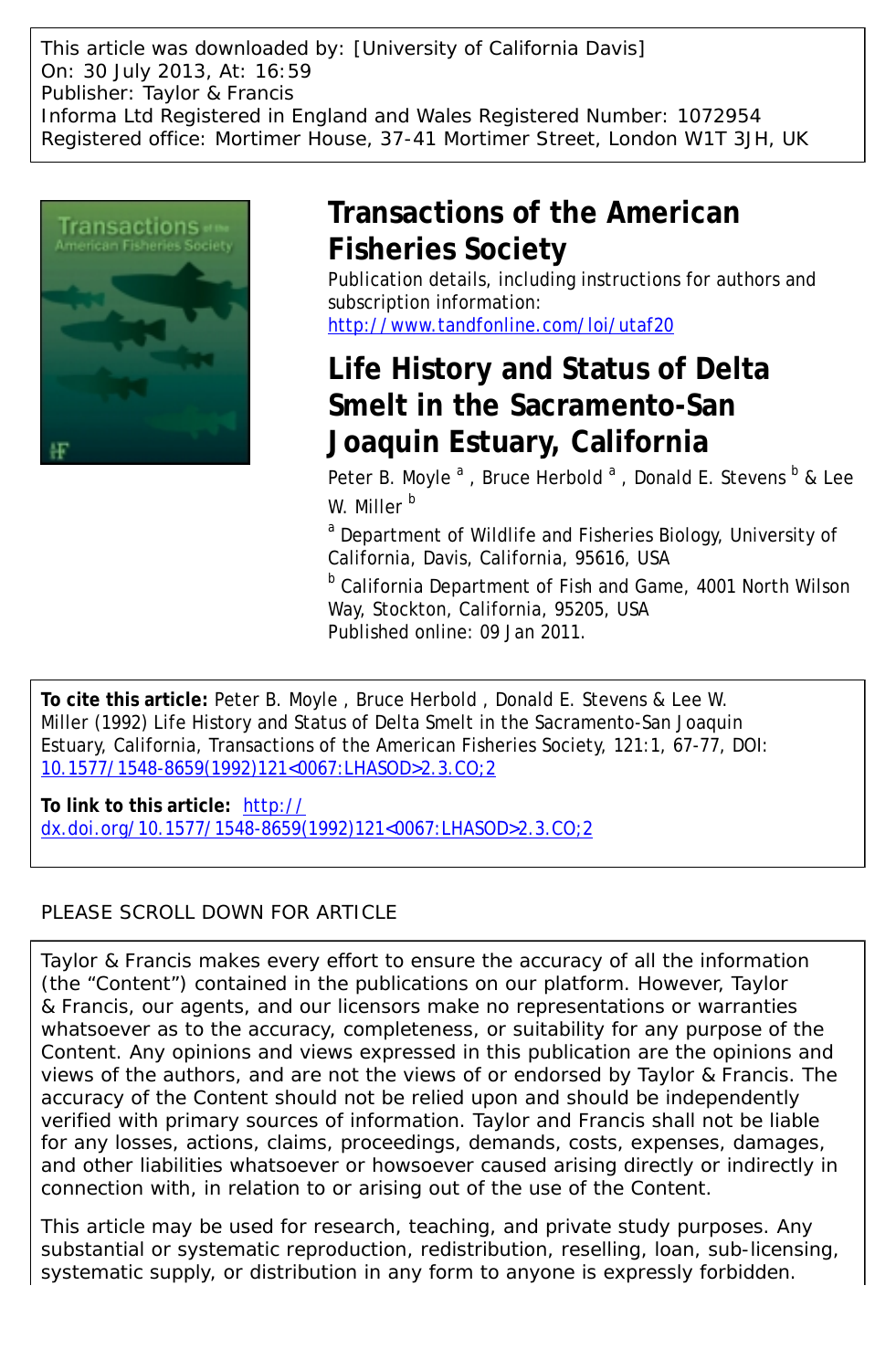Terms & Conditions of access and use can be found at [http://www.tandfonline.com/](http://www.tandfonline.com/page/terms-and-conditions) [page/terms-and-conditions](http://www.tandfonline.com/page/terms-and-conditions)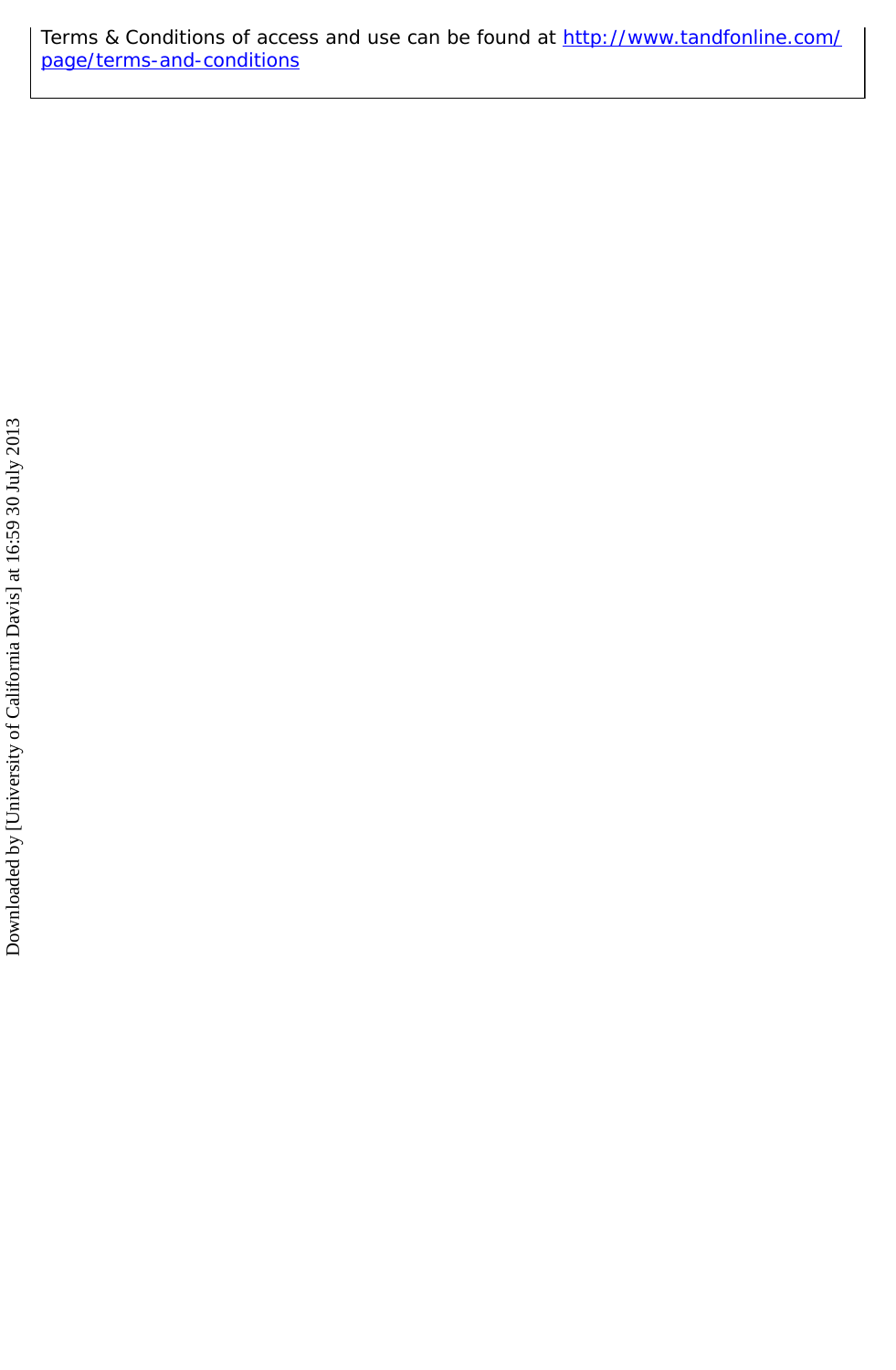## **Life History and Status of Delta Smelt in the Sacramento-San Joaquin Estuary, California**

PETER B. MOYLE AND BRUCE HERBOLD

*Department of Wildlife and Fisheries Biology, University of California Davis. California 956 J6, USA*

DONALD E. STEVENS AND LEE W. MILLER

*California Department of Fish and Game 4001 North Wilson Way. Stockton, California 95205. USA*

*Abstract.—The* delta smelt *Hypomesus transpaciftcus* is endemic to the upper Sacramento-San Joaquin estuary. It is closely associated with the freshwater-saltwater mixing zone except when it spawns in fresh water, primarily during March, April, and May. The delta smelt feeds on zooplankton, principally copepods. Its dominant prey was the native copepod *Eurytemora affinis* in 1972-1974 but the exotic copepod *Pseudodiaptomus forbesi* in 1988. Because the delta smelt has a 1 -year life cycle and low fecundity (mean, 1,907 eggs/female), it is particularly sensitive to changes in estuarine conditions. Tow-net and midwater trawl samples taken from 1959 through 1981 throughout the delta smelt's range showed wide year-to-year fluctuations in population densities. Surveys encompassing different areas showed declines in different years between 1980 and 1983. After 1983, however, all studies have shown that the populations remained at very low densities throughout most of the range. The recent decline of delta smelt coincides with an increase in the diversion of inflowing water during a period of extended drought. These conditions have restricted the mixing zone to a relatively small area of deep river channels and, presumably, have increased the entrainment ofdelta smelt into water diversions. Restoration of the delta smelt to a sustainable population size is likely to require maintenance of the mixing zone in Suisun Bay and maintenance of net seaward flows in the lower San Joaquin River during the period when larvae are present.

The delta smelt *Hypomesus transpacificus* is a small fish endemic to the upper Sacramento-San Joaquin estuary, California (McAHister 1963; Moyle 1976; Wang 1986). It has declined in abundance in recent years, and its ability to persist in the estuary is in doubt because of major environmental changes that include increased diversion of freshwater inflow for irrigated agriculture and urban use (Nichols et al. 1986; Moyle et al. 1989; Williams et al. 1989). Reduced freshwater outflow is correlated with poor year-classes of striped bass *Morone saxatilis.* chinook salmon *Oncorhynchus tshawytscha.* American shad *Alosa sapidissima.* longfin smelt *Spirinchus thaleichthys,* and splittail *Pogonichthys macrolepidotus.* presumably because of decreased survival of larvae and juveniles (Turnerand Chadwick 1972; Stevens 1977a; Kjelson et al. 1982; Daniels and Moyle 1983; Stevens and Miller 1983; Stevens et al. 1985). Since the late 1970s, most fishes with pelagic larvae have declined in the upper estuary, including delta smelt (Moyle et al. 1985; Herbold and Moyle, unpublished data). Stevens and Miller (1983), however, did not find any relationship between delta smelt abundance and outflow.

We here present information on delta smelt (1) life history, (2) diet, especially in relation to the recent invasion by several exotic species of zooplankton (Orsi et al. 1983; Ferrari and Orsi 1984), (3) fecundity, (4) population trends since 1959, (5) distribution patterns since 1980, and (6) factors affecting abundance. This information supports the proposed federal listing of delta smelt as a threatened or an endangered species.

#### **Life History**

Delta smelt are confined to the Sacramento-San Joaquin estuary, mainly in Suisun Bay and the Sacramento-San Joaquin Delta (Figure 1). Historically, the upstream limits of their range have been the upper limits of the delta (Sacramento on the Sacramento River and Mossdale on the San Joaquin River); the lower limit is western Suisun Bay (Radtke 1966; Moyle 1976). During times of exceptionally high outflow from the rivers, they may be washed into San Pablo Bay, but they do not establish permanent populations there (Ganssle 1966). Delta smelt inhabit surface and shoal waters of the main river channels and Suisun Bay, where they feed on zooplankton, as documented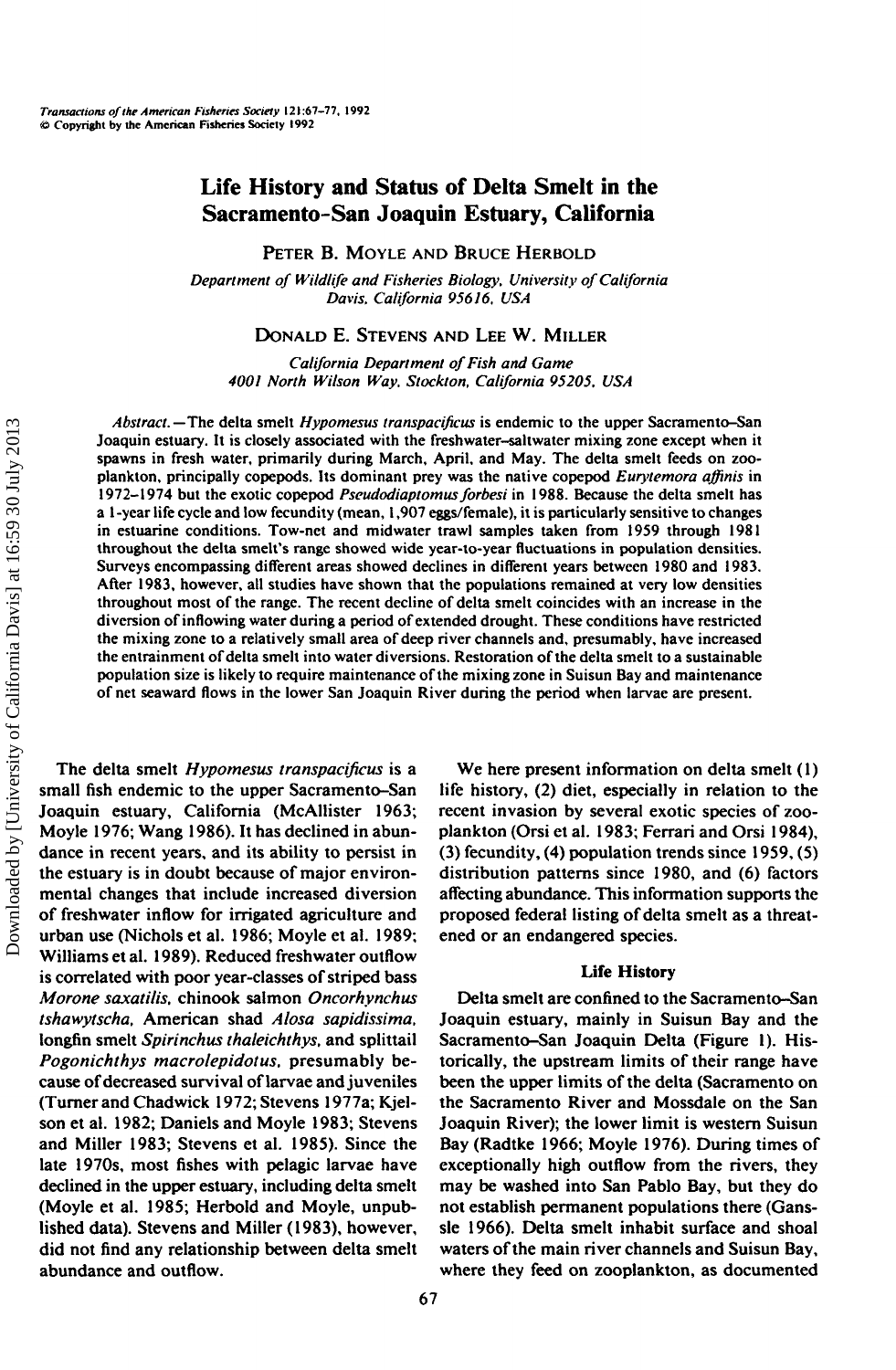

FIGURE 1.—Historical range of delta smelt in the Sacramento-San Joaquin estuary. Delta smelt have been found regularly in Suisun Bay. Years of high outflow have distributed them as far downstream as San Pablo Bay. Upstream limits, occurring usually during the spawning migration in spring, are at Mossdale on the San Joaquin River and Sacramento on the Sacramento River. The arrows show the directions of water flow during periods of high diversions and low outflow. Note the flow of Sacramento River water across the delta and the net reverse flow of the lower San Joaquin River. CVP = Central Valley Project, SWP = State Water Project.

in this paper. Their distribution within the estuary shifts from year to year depending on outflow.

Captures of larvae indicate that spawning takes place in fresh water at any time from late February through May, when water temperatures range from 7 to 15°C (Wang 1986). During this period, adults move from Suisun Bay or river channels in the lower delta to spawning areas upstream. Spawning apparently occurs along the edges of the rivers and adjoining sloughs in the western delta (Radtke 1966; Wang 1986), but spawning behavior has not been observed. Embryos are demersal and adhesive, sticking to substrates such as rocks, gravel, tree roots, and emergent vegetation (Moyle 1976; Wang 1986). Hatching occurs in 12-14 d if development rates of embryos are similar to those of the closely related wakasagi *Hypomesus nipponensis* (Wales 1962).

After hatching, the buoyant larvae are carried

by currents downstream into the upper end of the mixing zone of the estuary, where incoming salt water mixes with outflowing fresh water (Peterson et al. 1975; other synonyms or related terms for this region include null zone, entrapment zone, and zone of maximum turbidity). The mixing currents keep the larvae circulating with the abundant zooplankton also found here (Orsi and Knutson 1979; Siegfried et al. 1979; Stevens et al. 1985). Growth is rapid, and the juvenile fish are 40-50 mm fork length (FL) by early August (Erkkila et al. 1950; Ganssle 1966; Radtke 1966). Delta smelt become mature at 55-70 mm FL and rarely grow larger than 80 mm FL. The largest delta smelt on record was 126 mm FL (Stevens et al. 1990). Delta smelt larger than 50 mm FL become increasingly rare in March-June samples, indicating that most adults die after spawning, having completed their life cycle in 1 year (Erkkila et al. 1950; Radtke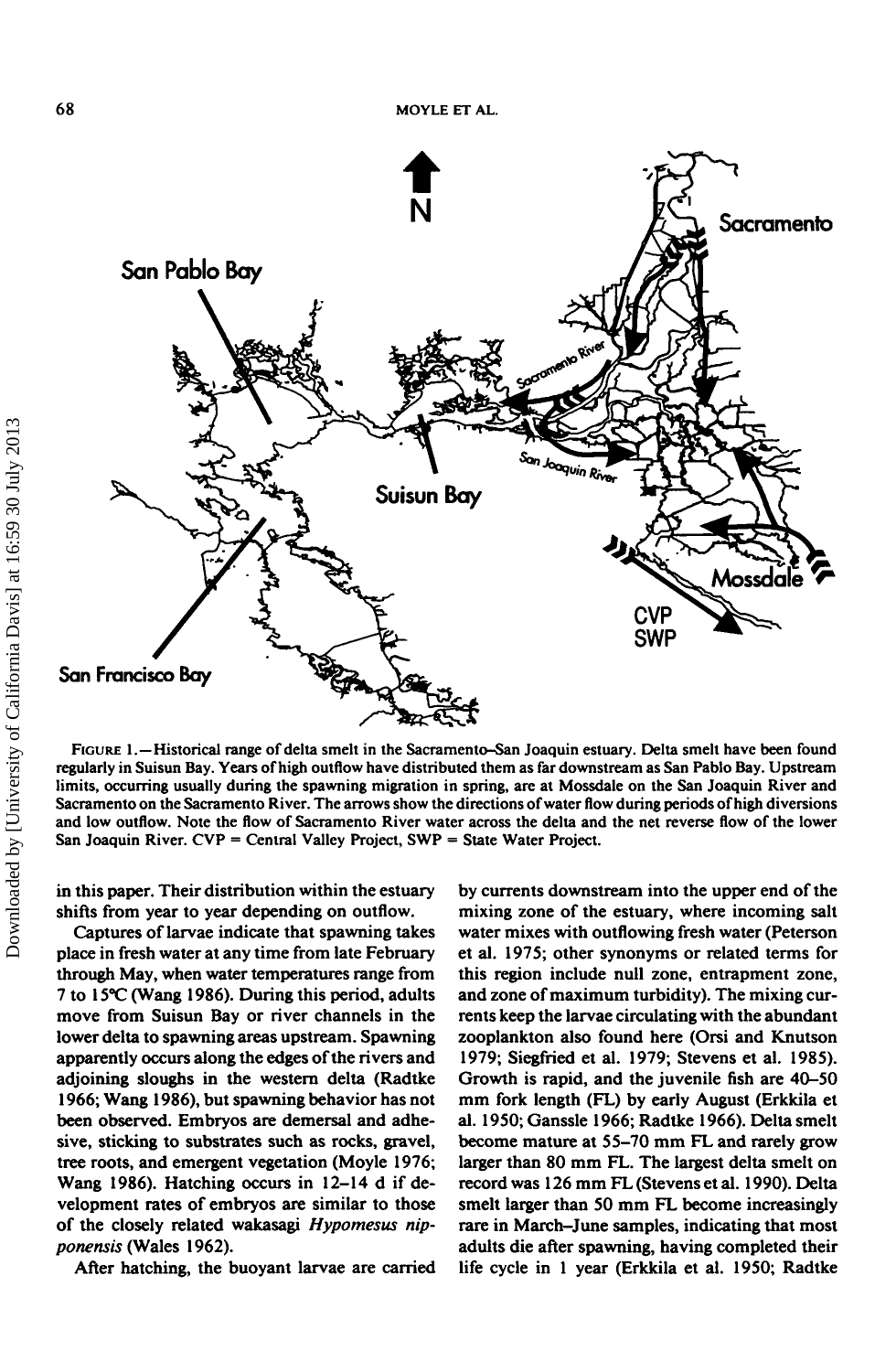1966; California Department of Fish and Game, unpublished data).

#### **Methods**

*Sampling.—Only* two smelt species commonly occur in the Sacramento-San Joaquin estuarydelta smelt and longfin smelt; once past the larval stages, they are easily distinguished on the basis of color, smell, and gross anatomy (Moyle 1976; Wang 1986). Delta smelt were collected in four independent surveys: (1) a summer tow-net survey by CFG, (2) an autumn midwater trawl survey in the upper estuary by CFG, (3) a monthly midwater trawl survey in the lower estuary by CFG (bay survey), and (4) a monthly otter trawl survey of Suisun Marsh, a tidal marsh next to Suisun Bay, by the University of California, Davis (UCD). In all surveys, fish captured were identified, measured (FL in CFG studies, standard length [SL] in the UCD study), and either returned to the water or preserved for dietary analysis.

The summer tow-net survey samples the delta and Suisun Bay during June and July to determine the abundance of young striped bass (Turner and Chadwick 1972). The sampling gear and methods were described in detail by Turner and Chadwick (1972) and Stevens (1977b). This sampling program began in 1959 and has been conducted in all subsequent summers except 1966, although no records were kept of delta smelt numbers in 1967 and 1968. On each survey, three tows are made at each of 30 fixed sites; two to five surveys are made each year at 2-week intervals. To standardize effort among years, we used only the data from the first two surveys of each year. Annual abundance indices for delta smelt were calculated by summing, over all sample sites, the products of total catch in all tows at a site and the water volume at the site in acre-feet (Chadwick 1964). The index for each year is the mean of the indices for the two surveys. Except during wet years (when fish are washed into San Pablo Bay), the summer tow-net survey encompasses the nursery areas of delta smelt, so it should provide a good indication of abundance in early summer.

The autumn midwater trawl survey is conducted with a 17.6 m-long trawl with a mouth opening of 3.7 m<sup>2</sup> (described by Von Geldern 1972). The trawl is dragged at about 70 cm/s and is most effective in catching fish less than 10 cm long. Collecting sites were established at standardized locations scattered from San Pablo Bay through Suisun Bay and the delta upstream to Rio Vista on the Sacramento River and to Stockton on the

San Joaquin River. Each month, unless severe weather or malfunctioning equipment interfered, 87 sites were each sampled with one 12-min, depthintegrated tow. Surveys were conducted in September, October, November, and December from 1967 through 1988 (except for 1974 and 1979), in November 1969, and in September and December 1976. Monthly abundance indices for delta smelt were calculated by summing, over 17 subareas of the estuary, the product of the mean catch per trawl and the water volume for each subarea. The annual abundance index equals the sum of the four monthly indices; abundance indices for months not surveyed in 1969 and 1976 were extrapolated from the months actually sampled.

The bay survey is a monthly trawling program that began in 1980 (Armor and Herrgesell 1985). Its 42 sites are distributed throughout the lower estuary from South San Francisco Bay upstream to the confluence of the Sacramento and San Joaquin rivers. To permit comparison of catches across years, we restricted our analysis of the bay survey data to the 19 sites sampled in all years within the range of delta smelt. The bay study uses midwater trawls and otter trawls; since 1981, it has recorded salinity and temperature profiles at each sampling site.

The Suisun Marsh fish survey has been conducted monthly by UCD since 1979 with an otter trawl that has a  $2 \times 5.3$ -m opening (Moyle et al. 1985). Two 5- or 10-min tows are made at 10 consistent locations. Because the sloughs of the marsh are relatively shallow (2-3 m), the otter trawl samples most of the water column and is most effective in catching fish smaller than 10 cm SL.

In summary, the summer tow-net survey and the autumn midwater trawl survey provide longterm abundance data and encompass most of the historical range of delta smelt, but their data are available for only part of each year. The bay survey encompasses ail months of the year, but it began in 1980 and is limited to the western half of the delta smelt's historical range. The Suisun Marsh study, begun in 1979, samples year-round in habitat types not sampled by other studies but in a limited geographic area.

*Feeding habits.*—Diet was determined by examining the stomachs of (1) adults captured between September 1972 and July 1974 in the midwater trawl and tow-net surveys, (2) postlarvae collected in May 1977, and (3) adults captured in surveys during November and December 1988. Each fish was measured (SL), and its stomach con-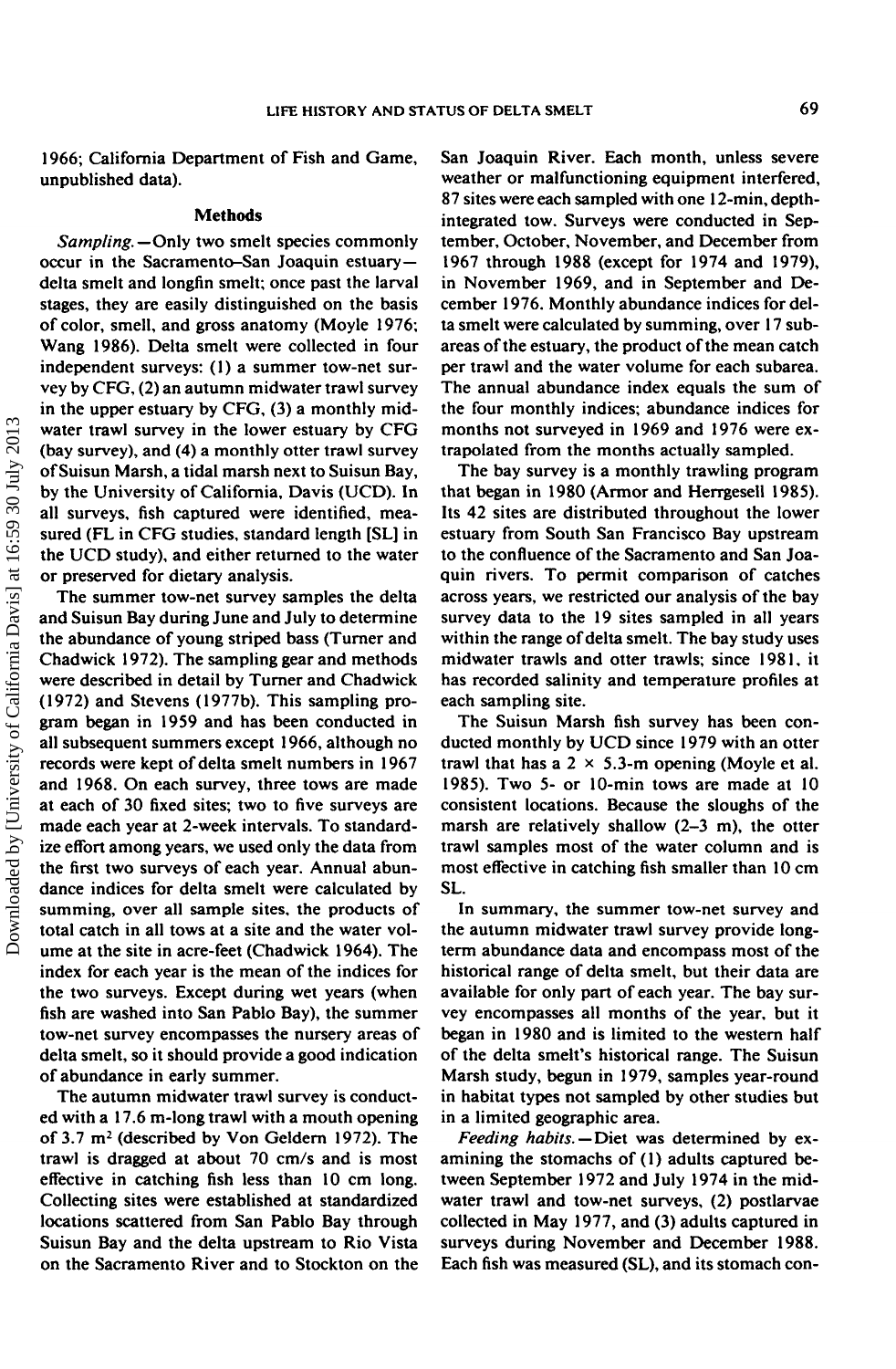| Food category<br>or statistic | 1972 |     |          | 1973 |                |                     |     |     |     | 1974 |          |                |     |     |
|-------------------------------|------|-----|----------|------|----------------|---------------------|-----|-----|-----|------|----------|----------------|-----|-----|
|                               | Sep. | Oct | Nov      | Dec  | Jan            | Mar                 | Jun | Jul | Sep | Oct  | Nov      | Dec            | Jan | Feb |
|                               |      |     |          |      |                | Prey (% of volume)  |     |     |     |      |          |                |     |     |
| Copepoda <sup>a</sup>         | 39   | 5   | 98       | 84   | 37             | 23                  | 100 | 88  | 81  | 81   | 87       | 28             | 17  | 85  |
| Neomysis mercedis             | 58   | 95  |          | 16   | 43             | 12                  |     | 3   | 14  | 14   |          | 8              | 6   | 14  |
| Corophium spp.                |      |     |          |      |                |                     |     | 6   | 5   | 5    | 10       | 13             | 4   |     |
| Gammaridae                    |      |     |          |      | 13             |                     |     |     |     |      |          |                |     |     |
| Daphnia sp.                   | 3    |     | $\leq$ 1 |      |                | 34                  |     |     |     |      |          | 12             | 4   |     |
| <b>Bosmina</b> longirostris   |      |     |          |      |                |                     |     |     |     |      |          | 33             | 68  |     |
| Chironomidae                  |      |     |          |      | 4              | 30                  |     |     |     |      | $\leq$ 1 | 4              | <1  |     |
| Others                        |      |     |          |      | $\overline{2}$ |                     |     | 3   |     |      |          | $\overline{2}$ |     |     |
|                               |      |     |          |      |                | Delta smelt samples |     |     |     |      |          |                |     |     |
| Mean standard length          |      |     |          |      |                |                     |     |     |     |      |          |                |     |     |
| (mm)                          | 61   | 67  | 63       | 60   | 64             | 62                  | 58  | 41  | 51  | 56   | 58       | 60             | 61  | 65  |
| Number of stomachs            | 23   | 20  | 23       | 30   | 50             | 64                  | 5   | 15  | 129 | 84   | 60       | 60             | 44  | 72  |
| Percent empty                 | 43   | 10  | 50       | 27   | 40             | 16                  | 0   | 20  | 16  | 23   | 0        | 23             | 20  | 0   |

TABLE 1.-Diet (percent volume) of delta smelt in 1972-1974 and 1988.

a Copcpods were mainly *Eurytemora affmis* in 1972-1974 and *Pseudodiaptomus forbesi* in 1988.

tents were examined. All food organisms were identified and counted, and their relative volume was determined with the points system of Hynes (1950). When the 1972-1974 stomachs were examined (in 1974), copepods were not identified to species. However, examination in 1989 of the stomachs of 45 additional delta smelt from the same samples indicated that the only copepod present was *Eurytemora affinis.*

*Fecundity. —* Fecundity was determined from ovaries removed from 24 females collected in mid-January and early March 1973. Ovaries from each female were air-dried until eggs were hard and could be easily separated from other tissue. Once the ovarian tissue was removed, eggs were weighed to 0.01 mg. Subsamples of eggs were then removed, weighed, and counted until at least 20% (by weight) of the eggs had been counted. Total number of eggs was calculated with the numberper-weight proportion determined from the subsamples. All eggs were counted from four ovaries, and the fecundity was compared with that determined from subsamples; the comparison indicated the subsample method overestimated fecundity by about 15%. Consequently, we calculated two means—the uncorrected mean based on the actual estimates and the corrected mean based on the estimates minus 15%.

*Abundance trends.* —Abundance data for the four surveys were summarized in several ways to permit comparison of various data sets. For the bay and UCD studies, which had year-round sampling at fixed sites, summaries comprised (1) number of delta smelt per trawl for each month, expressed as an abundance index, (2) presence or absence of delta smelt in trawls for each month, (3) mean number of delta smelt caught per trawl in those trawls containing delta smelt for each month, and (4) total delta smelt caught per trawl for each year. The results of the various analyses were similar, so those that showed trends most clearly were used.

*Environmental factors.—Four* major factors were examined in relation to distribution and abundance of delta smelt: salinity (measured as conductivity in CFG studies), temperature, depth, and freshwater outflow. At each sampling station in the bay and UCD studies, and at many of the sampling stations of the summer and autumn surveys, temperature and conductivity or salinity were measured at the surface by various means. Some conductivity measurements were also made with a conductivity bridge in the laboratory from water samples collected in the field. To determine the location of the mixing zone, we used conductivity data collected monthly since January 1981 by the bay study, which measured both surface and bottom conditions by mounting the probe on a weighted support, dropping it to the bottom, and retrieving it to the surface. Values of salinity were calculated from the measured conductivities and temperatures. Large differences in salinity between the surface and bottom indicated the presence of stratification. A small salinity difference indicated the water column was well mixed or consisted entirely of fresh water.

A single depth measurement (m) at mean low water was used to characterize each study site for the duration of the study, although factors such as tide and outflow resulted in depths at each site varying as much as 1 m among sampling times.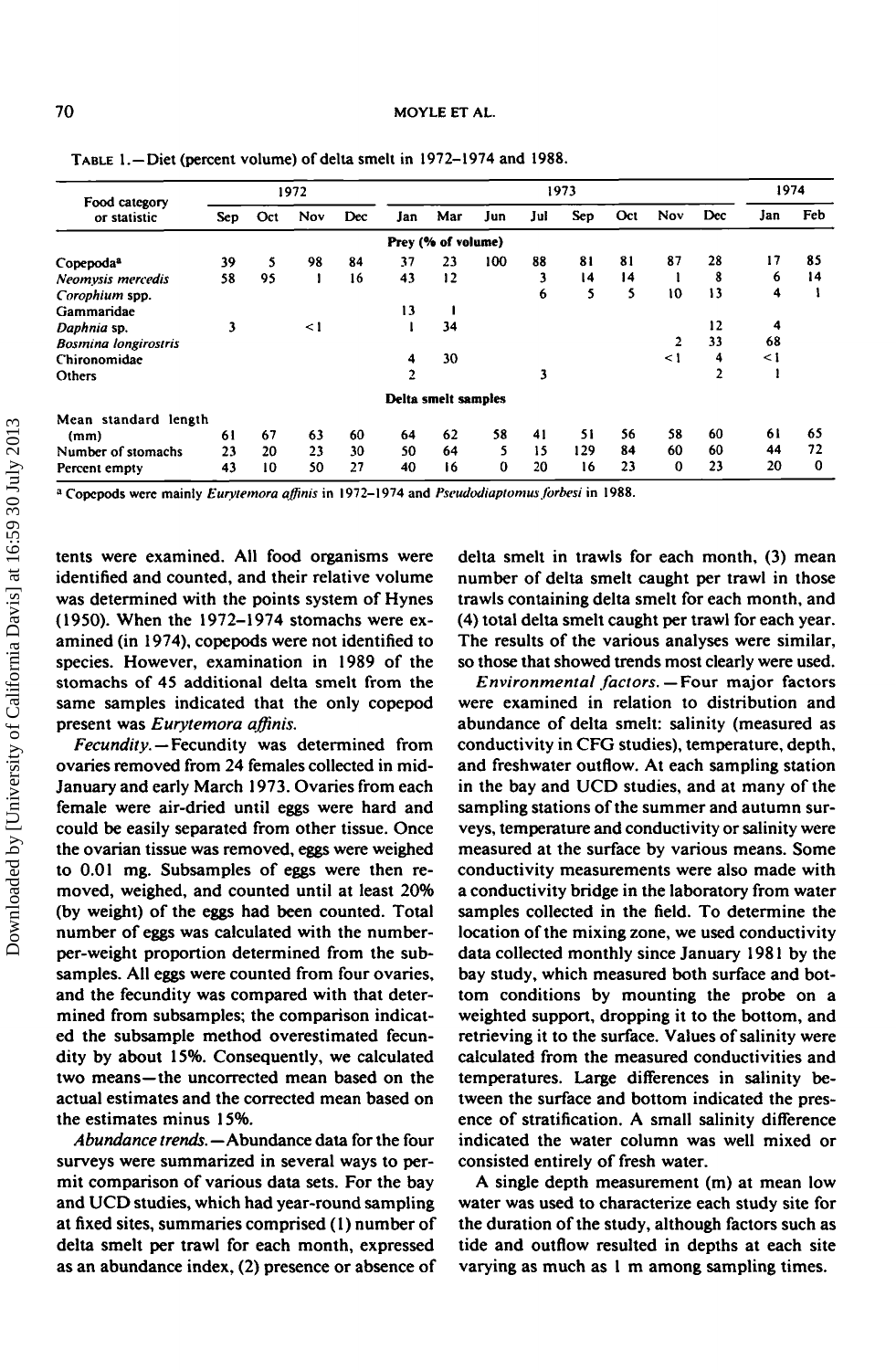TABLE 1.—Extended.

| Food category               |                     | 1974 | 1988 |     |  |
|-----------------------------|---------------------|------|------|-----|--|
| or statistic                | Apr                 | Jul  | Nov  | Dec |  |
|                             | Prey (% of volume)  |      |      |     |  |
| Copepoda <sup>a</sup>       | 22                  | 69   | 100  | 82  |  |
| Neomysis mercedis           |                     | 23   |      |     |  |
| Corophium spp.              | 2                   |      |      |     |  |
| Gammaridae                  |                     |      |      | <1  |  |
| Daphnia sp.                 | 13                  |      |      | 2   |  |
| <b>Bosmina longirostris</b> | 59                  |      |      | 13  |  |
| Chironomidae                |                     |      |      | 2   |  |
| Others                      |                     |      |      |     |  |
|                             | Delta smelt samples |      |      |     |  |
| Mean standard length        |                     |      |      |     |  |
| (mm)                        | 65                  | 44   | 58   | 61  |  |
| Number of stomachs          | 25                  | 161  | 23   | 16  |  |
| Percent empty               | ი                   | 42   | 19   | 0   |  |

Data used to examine monthly amounts and patterns of freshwater outflow were obtained from the DAYFLOW data base of the California Department of Water Resources (DWR). DAY-FLOW contains estimates of a number of variables related to the amount of fresh water flowing through the estuary, including net delta outflow, the proportion of water diverted, and the amount and direction of flow in the lower San Joaquin River (DWR 1986).

## **Results**

## *Feeding Habits*

Postlarval delta smelt (mean SL, 15 mm; *N* = 24) collected in 1977 fed exclusively on copepods; their stomachs contained 68% *Eurytemora affinis.* 31% *Cyclops* sp., and 1% harpacticoid copepods. Adults fed primarily on copepods at all times of the year, although cladocerans were seasonally important; opossum shrimp *Neomysis mercedis* usually were of secondary importance (Table 1). In the 1972-1974 samples, the principal copepod eaten was *Eurytemora affinis.* but in the 1988 samples the dominant copepod was *Pseudodiaptomus forbesi,* an exotic species first noted in the estuary in 1987. A few *Sinocalanus doerrii.* an exotic species first collected in 1978 (Orsi et al. 1983), were also eaten in 1988.

## *Fecundity*

Mean corrected fecundity for delta smelt ( $N =$ 24) was 1,907 eggs, with a range of 1,247-2,590 (uncorrected mean was 2,191, with a range of 1,433–2,975). Lengths of fish examined were from 59 to 70 mm SL. There was no relationship between length and fecundity. All eggs were about



## Year

FIGURE 2.—Trends in total catches of delta smelt from two sampling programs encompassing more than 20 years each throughout the historical range of delta smelt but undertaken during a limited part of each year. The autumn midwater trawl samples have been taken in deepwater habitats from September to December of most years since 1967. Summer tow-net surveys, which sample mid water populations of smaller fishes during June and July, began in 1959 and have provided data on delta smelt abundance for all years except 1966-1967. Abundance indices are products of total catch and water volume, summed over standard suites of sampling areas.

the same size, so each fish probably spawned over a fairly short time.

## *Abundance Trends*

In the two long-term studies, catches of delta smelt varied widely across years (Figure 2). In the summer tow-net survey, the peak index of 62.5 in 1978 was 78 times greater than the lowest index of 0.8 in 1985. Before 1981, the index fluctuated between 3 and 62.5. After 1981, the index declined, and it has remained below 10 since 1982. Although similar low indices occurred in 1963, 1965, and 1969, they did not occur in consecutive years as in the 1980s. In the autumn midwater trawl survey, the highest index was 1,675 (in 1970), which was 15 times greater than the lowest index of 109 (in 1985). Until 1980, the annual index fluctuated between 470 and 1,675 (mean catch of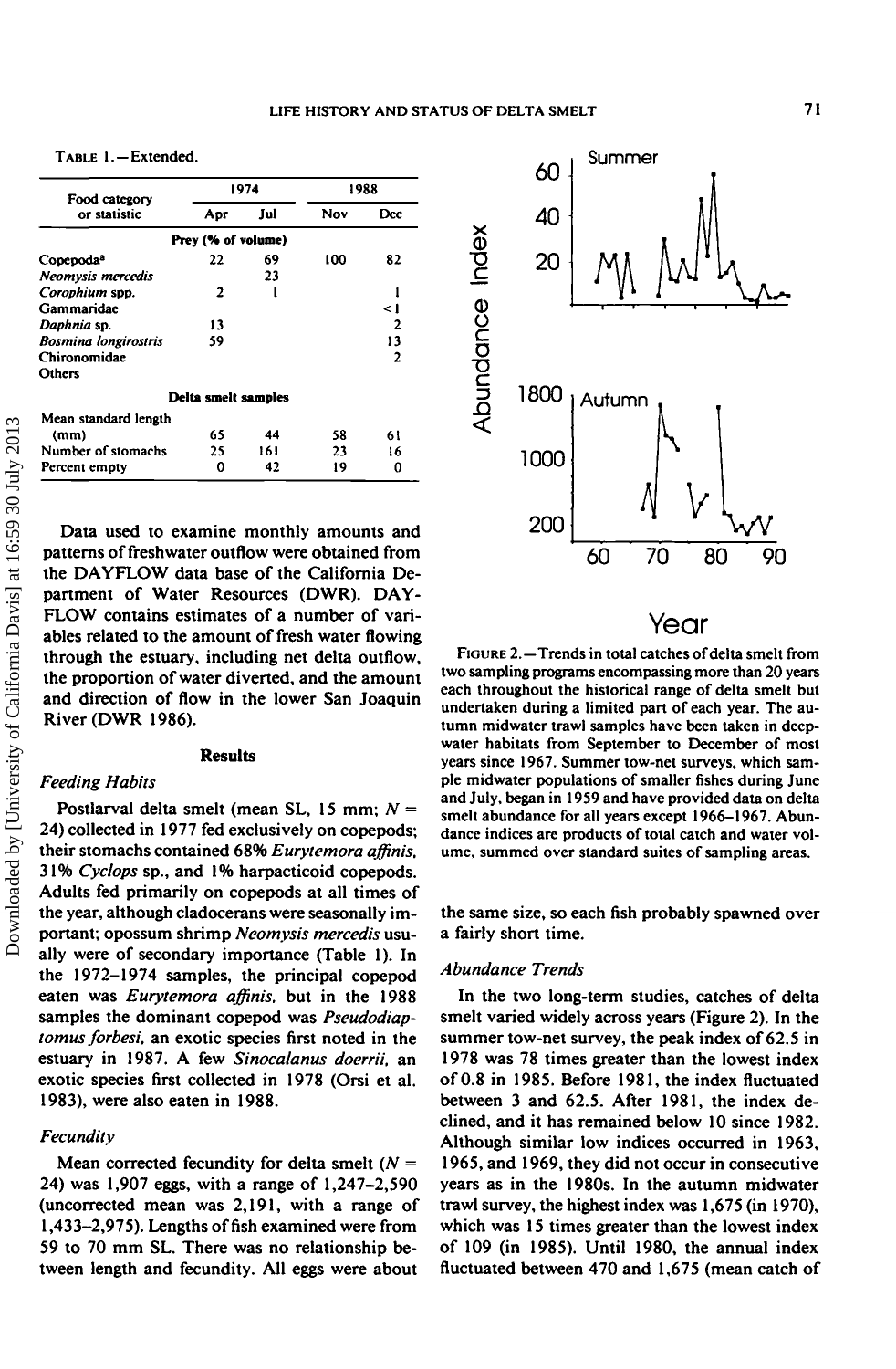

FIGURE 3.—Trends in delta smelt catches from two monthly sampling programs in the lower Sacramento-San Joaquin estuary. Sampling began in 1979 in Suisun Marsh, a shallow-water habitat in the middle of the delta smelt's historical range. The DFG Bay Study has sampled the western half of the delta smelt's historical range since 1980.

1-5 delta smelt per trawl) except in 1976, when it was 310. After 1980, the index was consistently less than 350 (mean catch of less than one delta smelt per trawl). The frequency of occurrence of delta smelt in the autumn trawls also declined. Until 1981, delta smelt were in 30-75% of the trawl catches. After 1981, they were never caught in more than 25% of the trawls.

The trend of decreasing numbers of delta smelt is reflected as well in annual catch data from the CFG bay survey and the UCD Suisun Marsh survey, for which effort was more or less constant (Figure 3). In both surveys delta smelt catch declined dramatically after 1981 and numbers have remained low. In the bay survey, delta smelt were caught in all months from 1981 through 1984 but only in 9 months in 1985, 10 in 1986, 6 in 1987, and 5 in 1988. During the 11-year Suisun Marsh survey, 468 delta smelt were collected, all but four before 1984; the peak catch was 229 fish in 1981.

Because of the delta smelt's 1-year life cycle, its abundance is potentially limited by egg production of the previous year-class. However, the wide year-to-year variability in abundance of this species prior to its decline in 1981 offers little evidence to support the effect of parent population



FIGURE 4.—Mean delta smelt catches per trawl (lines) in three regions in the Sacramento-San Joaquin estuary during the periods before (January 1981-September 1984) and after (October 1984-December 1988) the collapse of delta smelt populations. The location of the mixing zone is indicated by large differences (bars, parts per thousand) between salinities of surface and bottom waters in upstream areas. Upstream stations are to the right.

size on subsequent recruitment. A spawner-recruit relationship based on the autumn midwater trawl data from successive years explained only about one-quarter of the year-to-year variability  $(r^2 = 0.24, N = 19)$ . The weak stock-recruitment relationship suggests that environmental factors severely limit delta smelt abundance even in years of large population size.

## *Environmental Factors*

Delta smelt are most abundant in low-salinity water associated with the mixing zone in the estuary, except when they are spawning. When the mixing zone is in Suisun Bay, where both shallow and deep water exist, the fish are caught most frequently in shallow water. In the bay survey, 62% of the delta smelt catch in Suisun Bay occurred at three stations less than 4 m deep. The remaining 38% were captured at six deeper stations. The salinity profiles from the bay study show that most of the delta smelt catches occurred either in Suisun Bay upstream of areas where there was a large difference between surface and bottom salinities or in the channels of the lower Sacramento and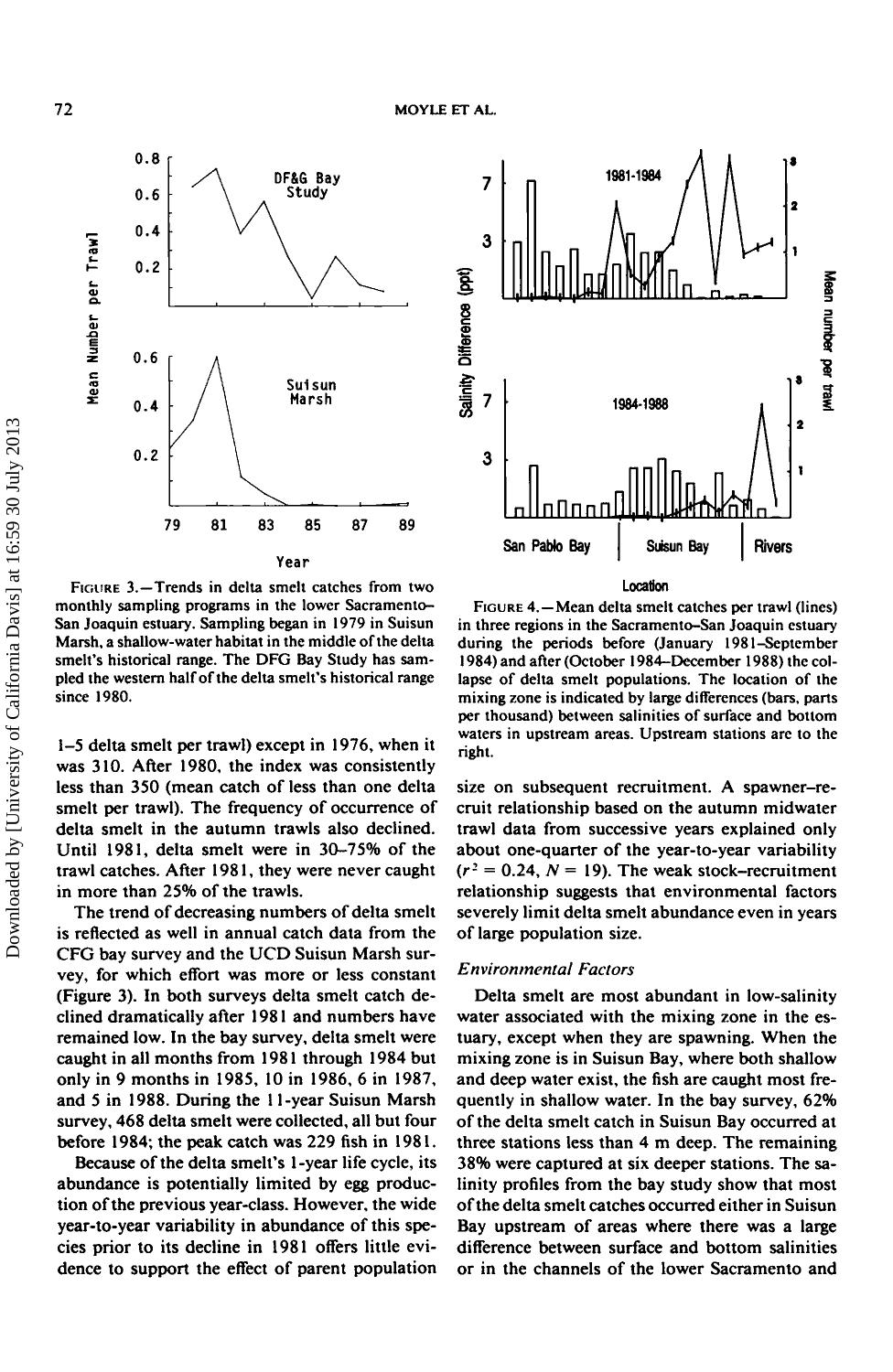

Year

FIGURE 5. —Proportions of water flowing into the Sacramento-San Joaquin Delta that were exported from state and federal pumping plants in southern delta (top), and total freshwater inflows into the delta (bottom), 1957- 1987. Points represent quarterly values.

San Joaquin rivers (Figure 4). A small peak in abundance regularly occurred downstream of the mixing zone at a shallow station adjacent to a tidal marsh. Delta smelt were captured in salinities of 0-14% (mean,  $2\%$ ;  $N = 281$ ) and at temperatures of  $6-23$ °C (mean,  $15$ °C;  $N = 281$ ). No relationship was found between surface temperature and delta smelt distribution at each station, because temperature varied more among months than among stations.

Between 1981 and 1984, the mixing zone was in Suisun Bay during October through March, except during months with exceptionally high outflows. During April through September, the mixing zone was usually upstream in the channels of the rivers. Since 1984, the mixing zone has been mainly in the channels of the rivers during all months of the year except during one period of record outflow in 1986. This shift in the zone's location during winter has coincided with an upstream shift and confinement of the delta smelt population to the deeper water of the main river channels (Figure 4).

## *Relationship of Abundance to Outflow*

Movement of the mixing zone into river channels in the delta is related to the sporadic decrease in inflowing water during years of low precipitation and to the steady increase in the proportion of fresh water diverted each year and month by the pumps and canals of the State Water Project and federal Central Valley Project. Since 1983, the proportion of water diverted during October through March (the first half of the official water year) has remained at high levels (Figure 5). Because high levels of diversion pull Sacramento River water across the delta and into the channel of the San Joaquin River downstream of the pumps, the net movement of water in the lower San Joaquin River is frequently upstream during these periods (Figure 1). The number of days of net reverse flow of the lower San Joaquin River has increased during periods of low outflow in response to steadily increasing rates of diversion. Until 1984, years with more than 100 d of reverse flow were sporadic, and reverse flows rarely occurred during the delta smelt spawning season. From 1985 on, reverse flows have characterized the lower San Joaquin for more than 150 d of the year, and in every year except 1986 reverse flows have occurred for 15-85 d of the spawning season (Figure 6). Consequently, the restriction of the mixing zone to an area around the mouths of the rivers has greatly increased the likelihood of dis-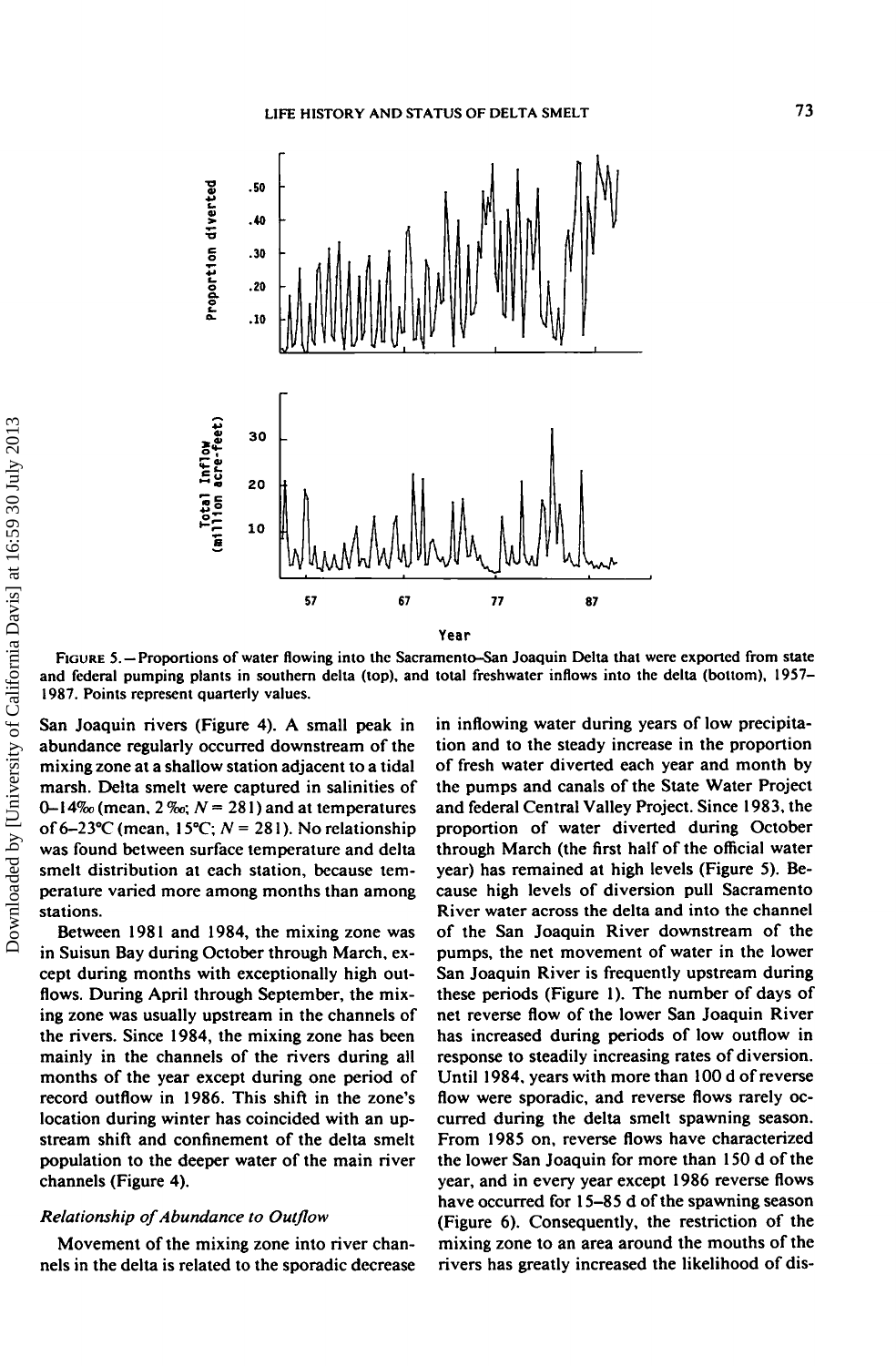

FIGURE 6.—Number of days of net reverse flow in the San Joaquin River during water years (October-September) 1956-1989. The black portion of each bar shows the number of the days of reverse flow that occurred during the spawning season of delta smelt (February-May).

placement of delta smelt. Reverse net flows in the lower San Joaquin have been a constant feature of the delta in recent years during the months when delta smelt are spawning except for 1986, when a record tropical storm in February produced enough water to maintain adequate flows through the spring of what was otherwise a dry year.

The recent decline in delta smelt has coincided with the increase in proportion of water diverted and the confinement of the mixing zone to a small area in the river channels. Low catches during the 1976-1977 drought also coincided with record high proportions of water diverted. Increasing rates of diversion since the earlier drought resulted in greater proportionate diversion during the more recent drought, so for 1988 the amount of water diverted exceeded the amount flowing out to sea.

Despite the correspondence of increased diversion and delta smelt decline, the relationship between outflows and delta smelt abundance is not a simple one, as it seems to be for other species (Stevens and Miller 1983). To see if delta smelt might be favored by moderate outflows, which would keep them in Suisun Bay, we regressed the autumn midwater trawl abundance index on delta outflow and delta outflow squared. Outflow squared would allow the regression values to decline if delta smelt abundance peaked at moderate flows and declined at high or low flows. No relationship was found; all values of  $r^2$  were less than

0.23, after all possible subsets of data for two consecutive months from February to June were examined. These results may have been confounded by extreme conditions since 1982: most years have been unusually wet (1983) or unusually dry (1987- 1991). Under such extremes, the responses of delta smelt to outflow may not have been consistent with patterns shown within the normal range of outflows.

### **Discussion**

The delta smelt is adapted to living in association with the mixing zone of the Sacramento-San Joaquin estuary, where it feeds on copepods and other zooplankton concentrated there. Because it has a limited range, essentially a 1-year life cycle, low fecundity, and planktonic larvae, the species is unusually sensitive to changes in estuarine conditions. This sensitivity has caused its population to remain extremely low since 1980. As Pimm et al. (1988) showed, small species with variable populations, such as delta smelt, become increasingly vulnerable to extinction as their populations decrease. Thus, the delta smelt fits the definition of an endangered species under the U.S. Endangered Species Act, because it is in danger of extinction throughout its limited range. Given its persistence through 7 years of severe conditions, however, "threatened" status may be more appropriate.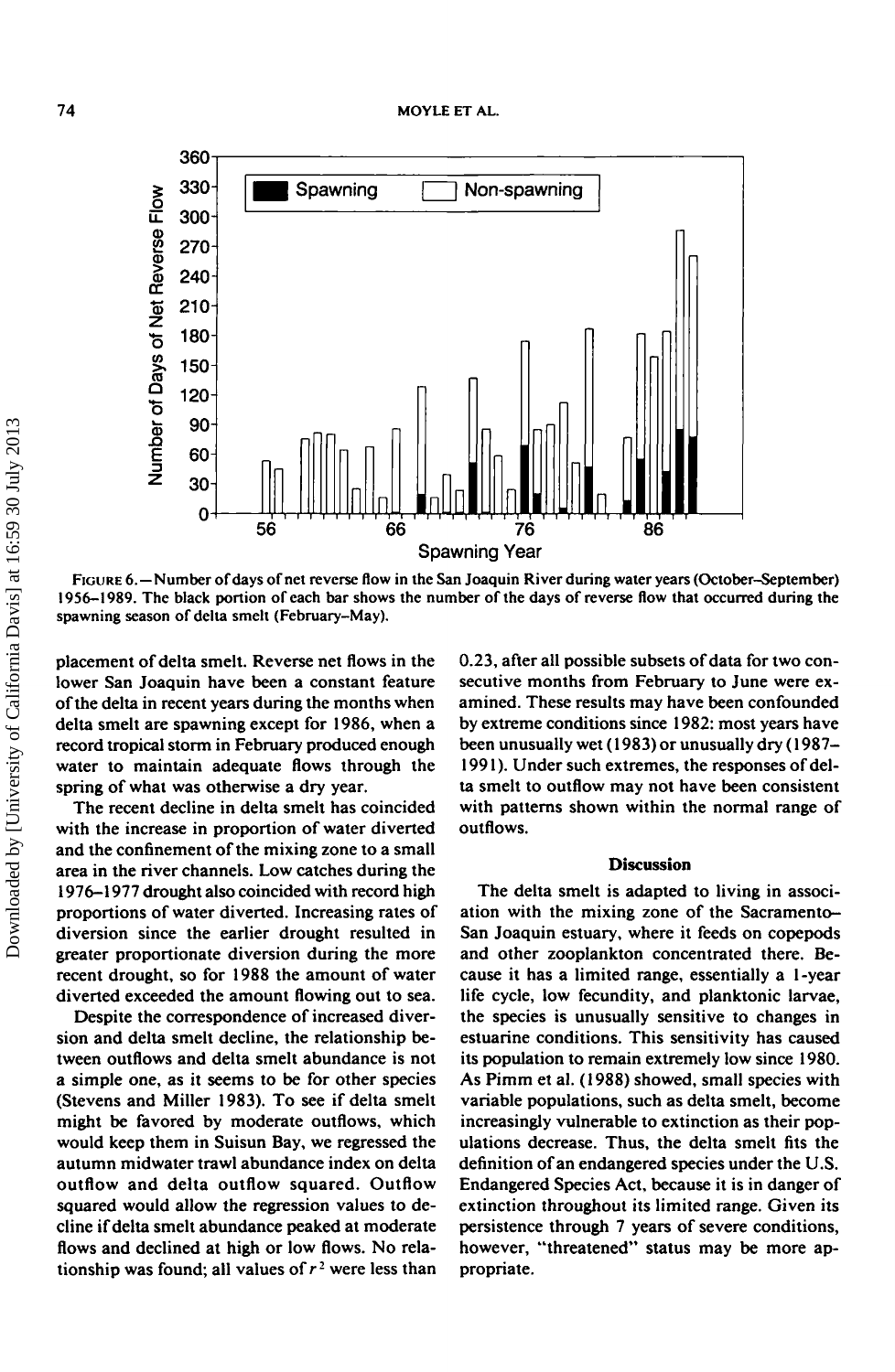A species may be threatened or endangered according to the Endangered Species Act because of: "(A) the present, or threatened, destruction, modification, or curtailment of its habitat or range, (B) over-utilization for commercial, recreational, or educational purposes, (Q disease or predation, (D) inadequacy of existing regulatory mechanisms, or (E) other natural or manmade factors affecting its continued existence." There is no evidence that reasons B or C have reduced delta smelt numbers, but A and D have both played a role. Other factors (E) possibly affecting the existence of delta smelt include toxic compounds in the water, reduction in abundance of key food organisms, and competition from recently introduced species of fish and invertebrates. However, evidence that other factors have reduced delta smelt abundance is weak or lacking, so only habitat destruction and inadequacy of regulatory mechanisms will be discussed.

## *Destruction of Habitat*

The principal habitat of the delta smelt is the mixing zone and the freshwater area immediately upstream of it. Habitat for delta smelt increases when the mixing zone is in Suisun Bay, because the zone extends over a much wider area than when it is confined to the deep narrow channels of the delta. When the mixing zone is in Suisun Bay, the system is also more productive (Arthur and Ball 1979), so presumably more zooplankton is available as food, especially for larvae. Because the delta smelt is essentially an annual fish with relatively low fecundity, a food-rich area immediately downstream from its spawning areas must have been a consistent feature that promoted high survival of larvae during most of its evolutionary history.

Increased diversion of fresh water from the estuary has altered both the location of the mixing zone and the flow patterns through the delta during much of the year. The shift of the mixing zone to river channels not only decreases the amount of suitable habitat for delta smelt but results in decreased phytoplankton and zooplankton abundance (Arthur and Ball 1979; Herbold and Moyle 1989). During the months when delta smelt are spawning, the changed flow patterns presumably lead to greater entrainment of spawning adults and newly hatched larvae into water diversions. The combined effects of habitat constriction and fish entrainment provide the most likely explanation of the declines in abundance.

This problem has no doubt been exacerbated

by drought conditions that have existed in the drainage since 1987, coupled with the record-high outflows in February 1986 (which flushed fish out of the estuary). However, since 1984 the percentage of inflow diverted has been higher, and has stayed higher longer, than in any previous period including the severe 1976-1977 drought.

## *Inadequacy of Existing Regulatory Mechanisms*

The regulation of delta outflows, delta water quality, and flow patterns through the delta is complex and under the jurisdiction of several agencies (Herbold and Moyle 1989). The present regulatory system primarily benefits water exporters at the expense of fish and other estuarinedependent organisms; even valuable sport and commercial fishes such as striped bass and chinook salmon have suffered major declines in recent years despite efforts to sustain them (Nichols et al. 1986). Large numbers of pelagic fishes, especially larvae, are entrained in water diversions of the federal Central Valley Project, the State Water Project, agriculture on delta islands, power plants of Pacific Gas and Electric Company, and other industries. Present rescue and mitigation efforts do not seem to compensate for the losses. This is particularly true of delta smelt, which (1) are frequently exposed to entrainment (Stevens et al. 1990), (2) are unlikely to survive any rescue attempts that involve handling of fish because of the high resultant mortality (personal observation), and (3) have received little attention from management agencies until recently. In short, the present mechanisms that regulate freshwater flows through the estuary have not adequately protected delta smelt.

Regardless of cause, the consistently low numbers of delta smelt in recent years indicate that immediate action is needed to reduce the probability of the species becoming extinct. In the past the delta smelt population has shown extreme fluctuations from year to year, as might be expected of an annual species with narrow habitat requirements in a highly disturbed system. Presumably, the population is continuing to fluctuate but at such low numbers that the fluctuations cannot be reliably detected with present methods. With such low numbers, the delta smelt population could fluctuate into extinction in a single year (Pimmetal. 1988).

## **Acknowledgments**

Of the numerous people who assisted in sampling over the years, we particularly acknowledge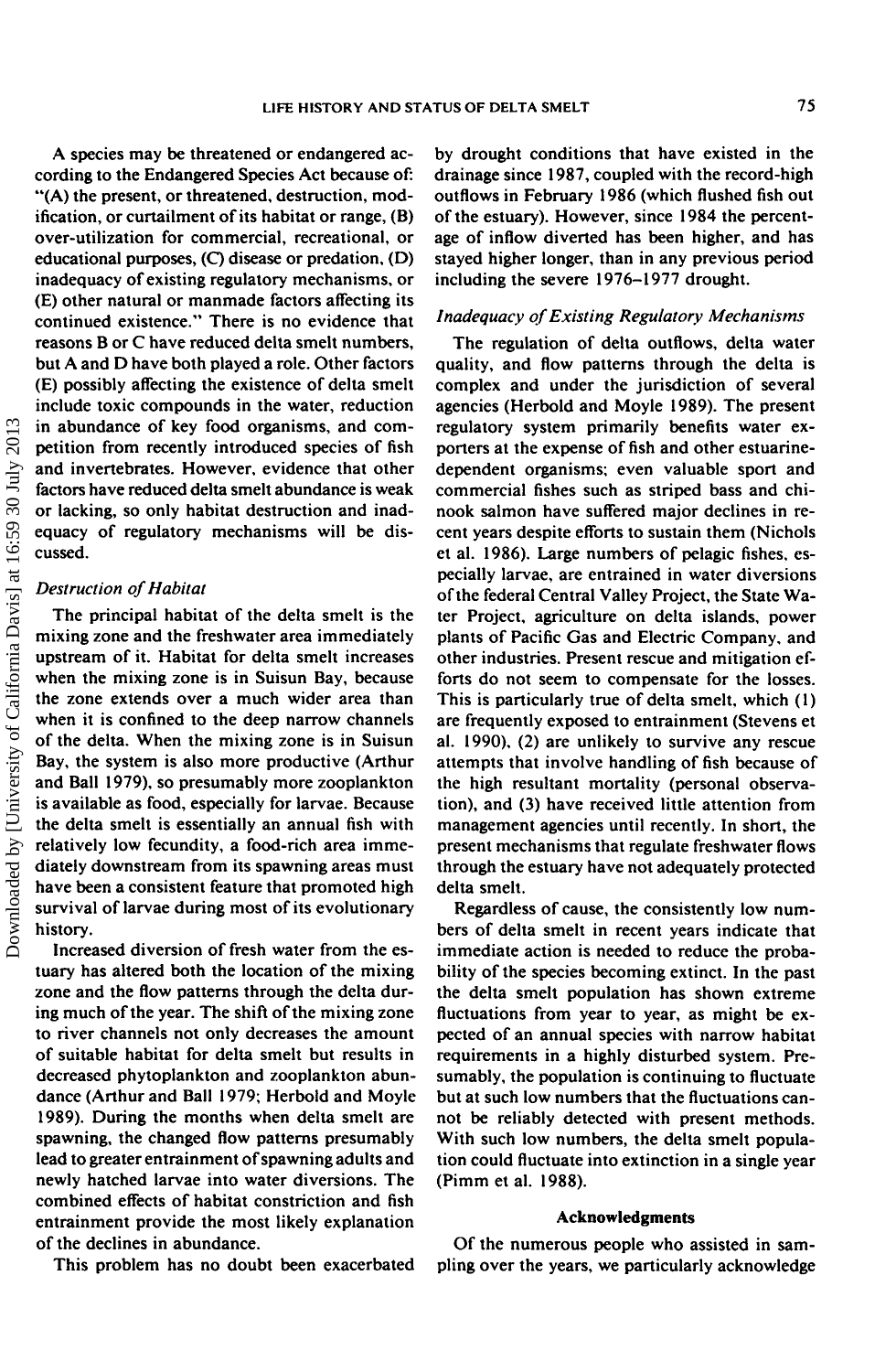Donald M. Baltz and Robert A. Daniels for their help in the UCD sampling program. Bruce Bachen, James Broadway, and Lesa Meng examined the stomach contents. The manuscript was reviewed by William Bennett, William Berg, Lesa Meng, Rolland White, and Randall Brown. Charles Armor helped make the CFG data available for analysis. Most sampling by UCD was conducted with the support of the California Department of Water Resources (DWR), under the supervision of Randall Brown. Sampling by CFG was supported by DWR and the U.S. Bureau of Reclamation and was part of the Interagency Ecological Study Program for the Sacramento-San Joaquin estuary.

## **References**

- Armor, C, and P. L. Herrgesell. 1985. Distribution and abundance of fishes in the San Francisco Bay estuary between 1980 and 1982. Hydrobiologia 129: 211-227.
- Arthur, J. F., and M. D. Ball. 1979. Factors influencing the entrapment of suspended material in the San Francisco Bay-Delta estuary. Pages 143-174 *in* T. J. Conomos, editor. San Francisco Bay, the urbanized estuary. American Association for Advancement of Science, Pacific Division, San Francisco.
- Chadwick, H. K. 1964. Annual abundance of young striped bass *(Roccus saxatilis)* in the Sacramento-San Joaquin Delta, California. California Fish and Game 50:69-99.
- Daniels, R. A., and P. B. Moyle. 1983. Life history of the splitiail (Cyprinidae: *Pogonichthys macrolepidotus)* in the Sacramento-San Joaquin estuary. U.S. National Marine Fisheries Service Fishery Bulletin 81:647-654.
- DWR (Department of Water Resources). 1986. DAY-FLOW program documentation and DAYFLOW data summary user's guide. DWR, Sacramento, California.
- Erkkila, L. F., J. W. Moffett, O. B. Cope, B. R. Smith, and R. S. Nielson. 1950. Sacramento-San Joaquin Delta fishery resources: effects of Tracy Pumping Plant and Delta crosschannel. U.S. Fish and Wildlife Service Special Scientific Report-Fisheries 56: 1-109.
- Ferrari, F. D., and J. Orsi. 1984. *Oithona davisac.* new species, and *Limnnoithona sinensis* (Burckhardt, 1912) (Copepoda, Oithonidae) from the Sacramento-San Joaquin estuary, California. Journal of Crustacean Biology 4:106-126.
- Ganssle, D. 1966. Fishes and decapods of San Pablo and Suisun bays. California Department of Fish and Game, Fish Bulletin 133:64-94.
- Herbold, B., and P. B. Moyle. 1989. The ecology of the Sacramento-San Joaquin Delta: a community profile. U.S. Fish and Wildlife Service Biological Report 85(7.22).
- Hynes, H. B. H. 1950. The food of freshwater stick-

lebacks *(Gasterosteus aculeatus* and *Pygosteus pungitius),* with a review of methods used in studies of food of fishes. Journal of Animal Ecology 19:36- 58.

- Kjelson, M. A., P. F. Raquel, and F. W. Fisher. 1982. Life history of fall-run chinook salmon, *Oncorhynchus tshawytscha,* in the Sacramento-San Joaquin estuary, California. Pages 393-411 *in* V. S. Kennedy, editor. Estuarine comparisons. Academic Press, New York.
- McAllister, D. E. 1963. A revision of the smelt family, Osmeridae. National Museum of Canada Bulletin 191.
- Moyle, P. B. 1976. Inland fishes of California. University of California Press, Berkeley.
- Moyle, P. B., R. A. Daniels, B. Herbold, and D. M. Baltz. 1985. Patterns in the distribution and abundance of a non-coevolved assemblage of cstuarine fishes. U.S. National Marine Fisheries Service Fishery Bulletin 84:105-117.
- Moyle, P. B., J. E. Williams, and E. D. Wikramanayake. 1989. Fish species of special concern in California. California Department of Fish and Game, Sacramento.
- Nichols. F. H., J. E. Cloern. S. N. Luoma, and D. H. Peterson. 1986. The modification of an estuary. Science (Washington, D.C.) 231:567-573.
- Orsi, J. J., T. E. Bowman, D. C. Marelli. and A. Hutchison. 1983. Recent introduction of the planktonic calanoid copepod *Sinocalanus doerrii* (Centropagidae) from mainland China to the Sacramento-San Joaquin estuary of California. Journal of Plankton Research 5:357-375.
- Orsi, J. J., and A. C. Knutson. 1979. The role of mysid shrimp in the Sacramento-San Joaquin estuary and factors affecting their abundance and distribution. Pages 401-408 *in* T. J. Conomos, editor. San Francisco Bay: the urbanized estuary. American Association for the Advancement of Science, Pacific Division, San Francisco.
- Peterson, D. H., T. J. Conomos, W. W. Brockow, and P. C. Doherty. 1975. Location of the non-tidal current null zone in northern San Francisco Bay. Estuarine, Coastal and Shelf Science 16:415-429.
- Pimm, S. L., H. L. Jones, and J. Diamond. 1988. On the risk of extinction. American Naturalist 132:757- 785.
- Radtke, L. D. 1966. Distribution of smelt, juvenile sturgeon, and starry flounder in the Sacramento-San Joaquin Delta. California Department of Fish and Game, Fish Bulletin 136.
- Siegfried, C. A., M. E. Kopache, and A. W. Knight. 1979. The distribution and abundance of Neomysis *mercedis* in relation to the entrapment zone in the western Sacramento-San Joaquin Delta. Transactions of the American Fisheries Society 108:262- 270.
- Stevens, D. E. 1977a. Striped bass *(Morone saxatilis)* year class strength in relation to river flow in the Sacramento-San Joaquin estuary. Transactions of the American Fisheries Society 106:34-42.
- Stevens, D. E. 1977b. Striped bass *(Morone saxatilis)*